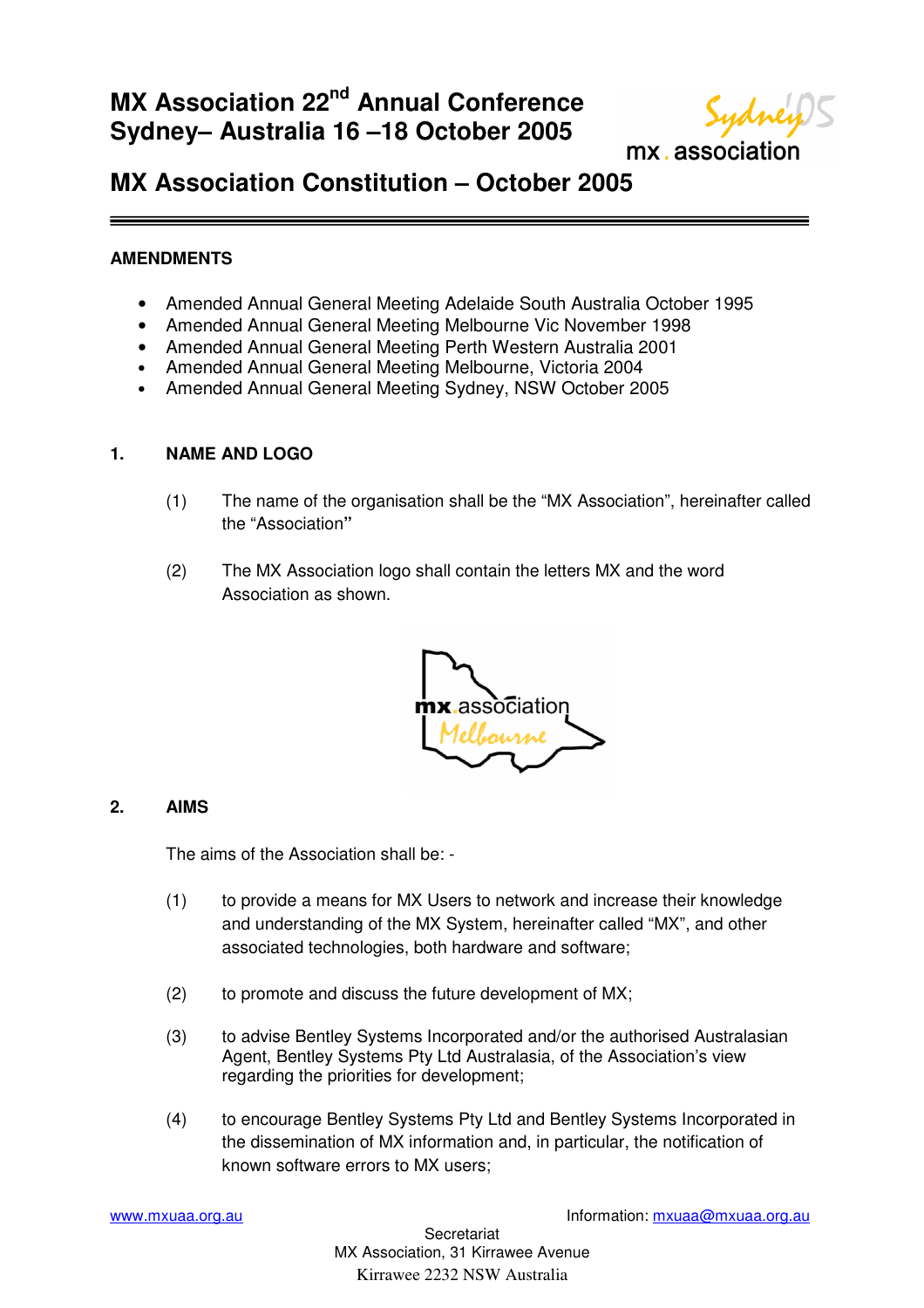- (5) to co-operate with similar MX user groups throughout the world;
- (6) to do all such other things which are conducive to the attainment of all or any of the above aims.

## **3. MEMBERSHIP**

- (1) Membership of the Association shall be open to all persons having an interest in the use of MX and subscribing to the stated aims;
- (2) Membership shall be attained by:
	- (a) attendance at a MX Australasian Conference;
	- (b) holding a current MX licence;
	- (c) applying in writing to the current committee.
- (3) The current delegate list shall constitute the membership list. In the case of a member not attending an MX Conference for the last three (3) consecutive years they may be removed from the delegate list.
- (4) The Association may confer life membership on any member on such terms as it sees fit.

## **4. RELATIONSHIP WITH BENTLEY SYSTEMS PTY LTD**

The Association will remain wholly independent of Bentley Systems Pty Ltd but will assist wherever practical in the supply of information required for the maintenance and development of MX.

#### **5. COMMITTEE**

- (1) The committee shall comprise of a President, a Secretary/Treasurer and a Technical Coordinator;
- (2) Committee members should, if possible, come from the same geographical location holding the next Annual General Meeting;
- (3) The committee shall have the power to co-opt up to two further committee members;
- (4) Members shall not be co-opted unless their consent has been obtained in advance;
- (5) The immediate past President may, if desired, by virtue of his or her office, be a member of the committee;

[www.mxuaa.org.au](http://www.mxuaa.org.au) Information: [mxuaa@mxuaa.org.au](mailto:mxuaa@mxuaa.org.au) Information: mxuaa@mxuaa.org.au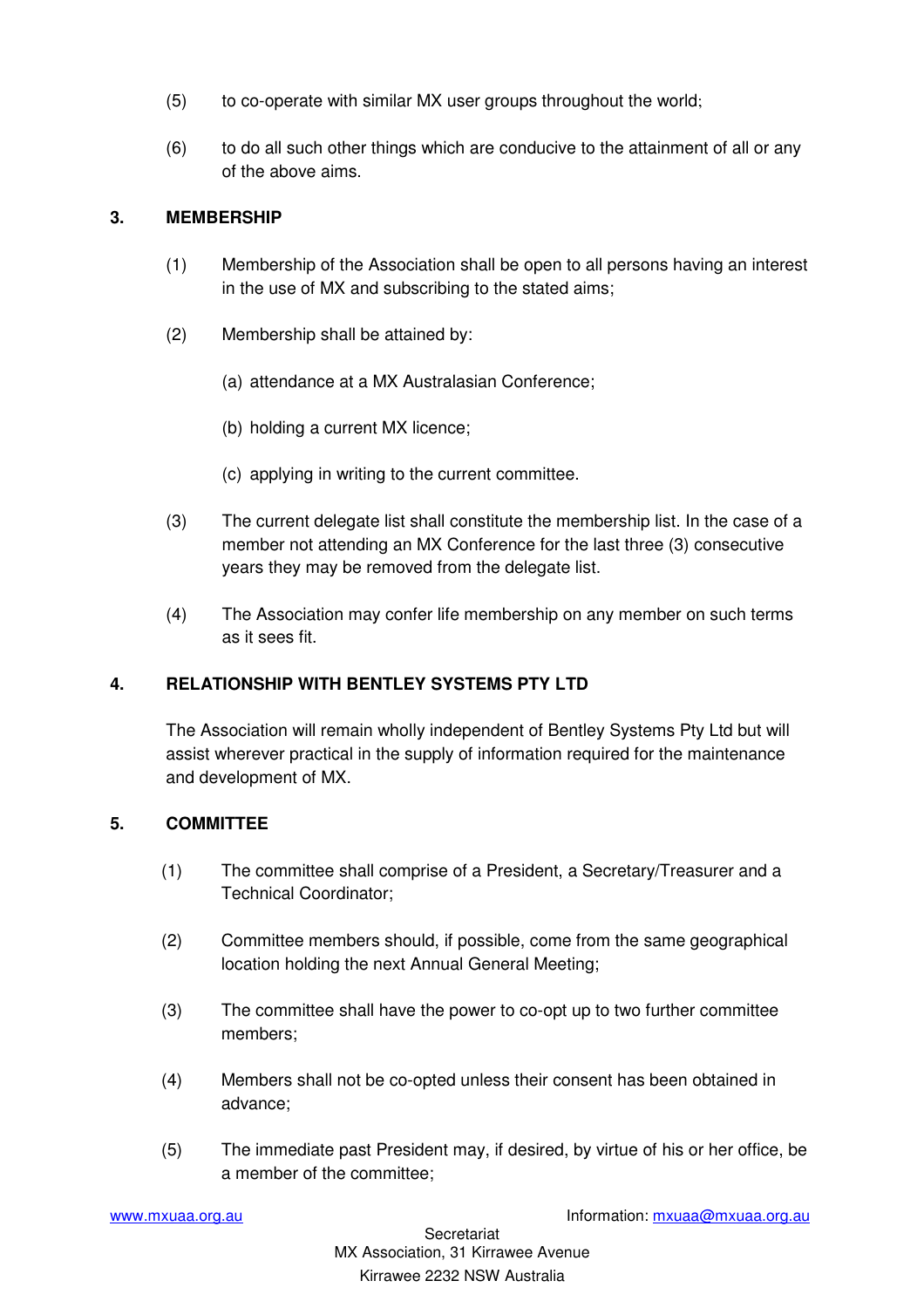- (6) Subject to this constitution and to any directions of the general meeting the committee may regulate it's own affairs as it sees fit;
- (7) The newly elected committee shall take office one calender month after the Annual General meeting. During that calendar month, the titles of the new committee shall be President-elect, Secretary/Treasurer-elect and Technical Co-ordinator-elect;
- (8) The outgoing office bearers shall hand over various records relating to their position, including the official membership mailing list, as soon as practicable after the official change over date;
- (9) The committee shall be responsible to the Association and shall present an Annual Report, including a financial statement, to the Annual General Meeting;

#### **6. ANNUAL GENERAL MEETING**

- (1) The interval between Annual General Meetings shall not be more than two (2) years and will normally be in October;
- (2) The main business, of the Annual General Meeting shall be:
	- (a) to elect, from amongst members, a new committee for the forthcoming term;
	- (b) to act as a forum for the discussion of MX and associated technologies;
	- (c) to consider for approval any suggestion for constitutional amendments;
	- (d) to elect, if desired, an auditor, who shall not be a member of the committee.

## **7. QUORUM**

The quorum at the Annual General Meetings shall be 40 members, or one-sixth of membership, whichever is smaller.

#### **8. VOTING**

- (1) Where voting takes place a majority of a least 51% shall be required to carry a motion except in the case of a quorum not being present, despite reasonable notice, when unanimous votes will carry the motion;
- (2) Only member of the Association shall be entitled to vote;

[www.mxuaa.org.au](http://www.mxuaa.org.au) Information: [mxuaa@mxuaa.org.au](mailto:mxuaa@mxuaa.org.au)

**Secretariat** MX Association, 31 Kirrawee Avenue Kirrawee 2232 NSW Australia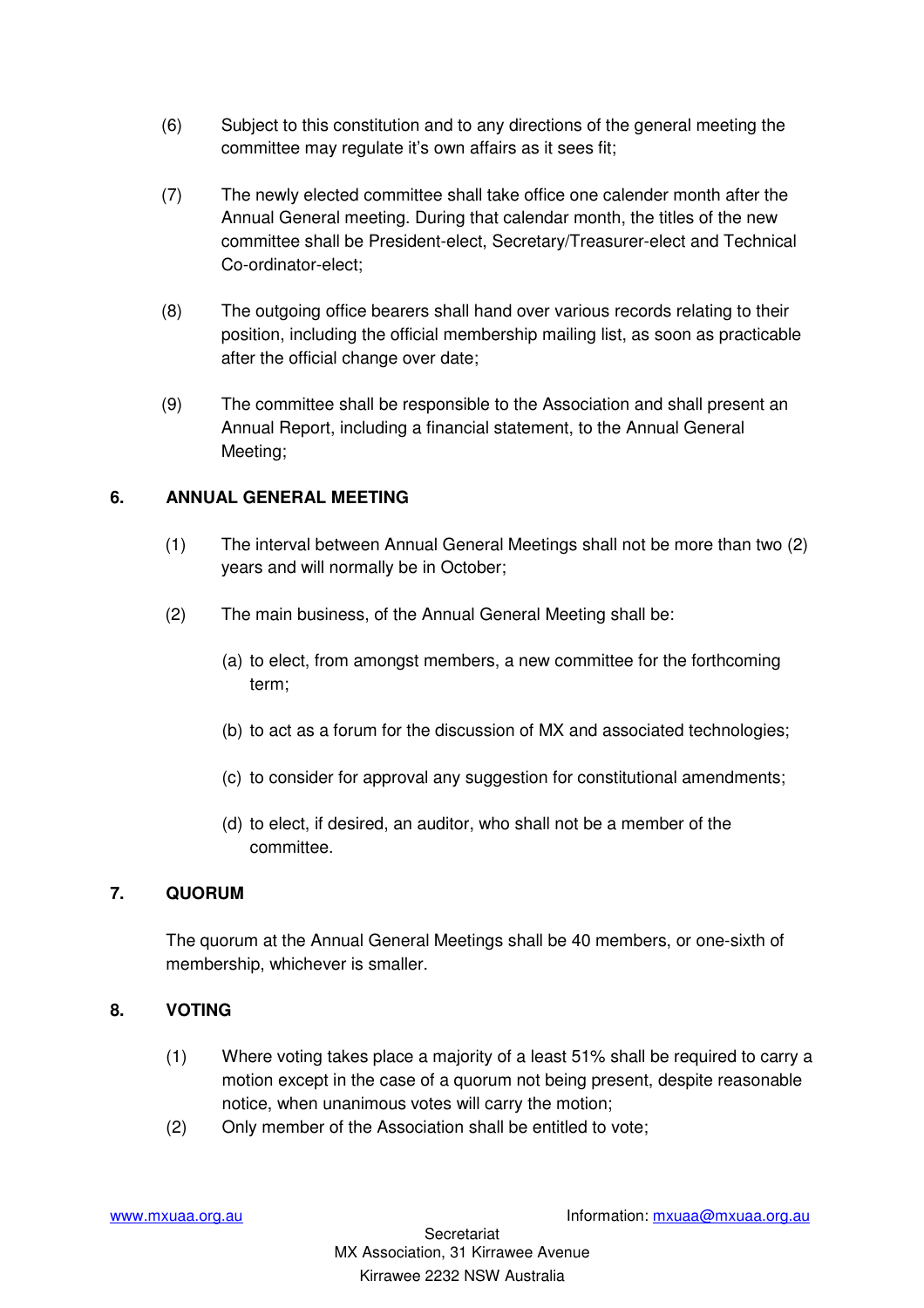(3) Each member shall be entitled to one vote. In the event of equality of voting on any question it shall be resolved so as to preserve status quo. The Chair may exercise a deliberate vote provided that this is done before the result is known.

## **9. FINANCE**

- (1) All monies received shall be deposited in the Association's bank account. Cheques or internet transactions are to be authorized in writing by any two of the President, Secretary, Treasurer or Technical Co-ordinator;
- (2) The funds of the Association may be deposited in any bank, savings bank, cash management trust or building society, as determined by the committee from time to time;
- (3) The Secretary/Treasurer shall, if required, present the balance sheet and the Annual statement of receipts and expenditure for auditing;
- (4) The Association is a non-profit organisation and the income and assets of the Association shall be applied exclusively to the promotion of its aims and no portion thereof shall be paid or applied directly or indirectly to the members. (Except by way of reimbursement for authorised expenses incurred on its behalf);

#### **10. MINUTES**

- (1) Minutes shall be kept of all proceedings at Annual General Meetings and submitted for confirmation at the next Annual General Meeting;
- (2) Minutes shall be signed as a correct record by the chair of the meeting at which they are confirmed;
- (3) Any member voting against a resolution carried at a general meeting and any member abstaining from voting shall be entitled to have their dissent or abstention (as the case may be) recorded in the minutes of that meeting.

#### **11. CHAIR**

The President shall take the Chair at all General and Committee meetings. If the President is absent, or unable to act, the Chair shall by taken by some other member chosen by the committee.

#### **12. AMENDMENTS**

Amendments to this constitution shall only take place at an Annual General Meeting of the Association with a quorum of members present.

**Secretariat** MX Association, 31 Kirrawee Avenue Kirrawee 2232 NSW Australia